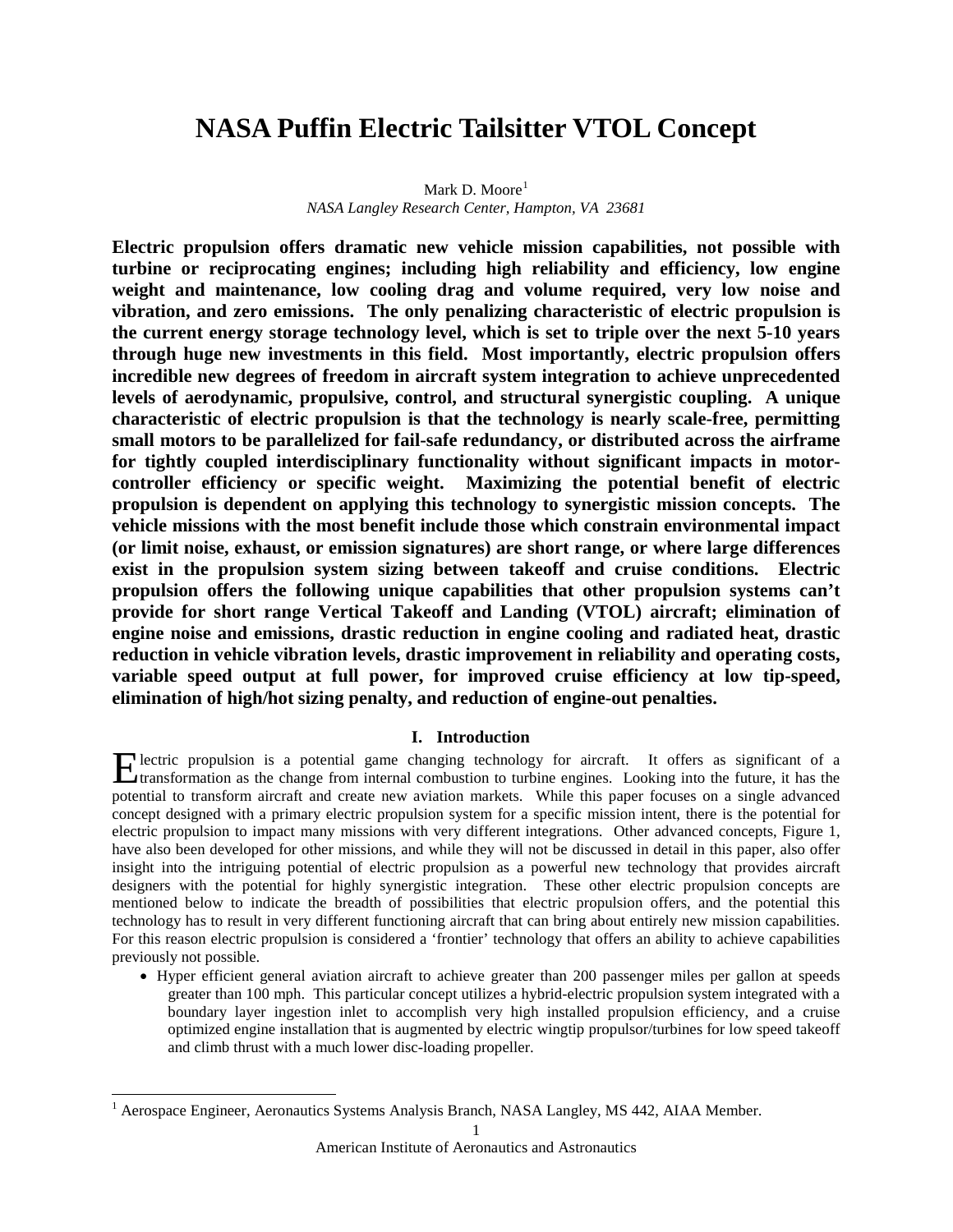- Vertical Takeoff and Landing (VTOL) aircraft that can take advantage of distributing electric motors across the airframe for redundant vertical lift systems. This particular concept utilizes multiple mono-rotors of high solidity and low tip speed, which are stopped in cruise flight to act as wing extensions. A six vertical lift post layout provides the ability to fail any post, while maintaining lift balance and control about all axes.
- Aerial robotic vehicle that provides distributed sensing and observation over oceans for months at a time, unrefueled. This concept is the equivalent of a robotic Albatross, utilizing dynamic soaring to harvest the wind gradients at low altitudes over water environments. This concept also has wingtip propulsor/turbines, to provide temporary thrust for takeoff from the water if zero wind conditions are encountered; while letting the wingtip propellers act as turbines in flight to either reduce the induced drag or provide energy to recharge the batteries.
- Wind energy harvesting Unmanned Aerial Vehicles (UAVs). These tethered vehicle systems offer the potential to convert wind into electricity and take advantage of the higher wind speeds and greater consistency above ground. A myriad of approaches are possible, from inflatable buoyant electric vehicles, to cross-wind soaring vehicles.



**Figure 1. Electric propulsion aircraft advanced concepts.** *Top left shows the hyper efficiency General Aviation concept that utilizes a Goldschmied and wingtip propeller/turbine system. Top right shows the Samarai distributed electric aircraft that utilizes multiple high solidity Samara mono-rotors for vertical lift,*  while stopping them at cruise to act as wings in combination with a conventional aft propulsion system. Lower *left shows the Robotic Albatross concept that utilizes dynamic soaring for flight over water environments with regenerative wingtip propeller/turbines. Lower right shows the Joby Energy truss-braced cross-wind airborne wind energy harvesting concept.*

The NASA Puffin concept, Figure 2, is an On-Demand aircraft designed to provide quiet, efficient, and safe close proximity operations to businesses and neighborhoods. It is a tailsitter VTOL aircraft that attempts to achieve as compact of a footprint as possible, and with the simplest VTOL lift system possible. Low noise is accomplished by accommodating low tip speed prop-rotors, an elimination of tail rotor acoustic interactions, and the elimination of engine noise . Safety is accomplished by having complete redundancy in the power train system that permits up to any two components to fail while still generating full power, and by having no exposed rotors at heights that can be reached by operators. Efficiency is accomplished through a minimal wetted and frontal area that is far lower than other aircraft due to the tailsitter configuration, wings that are sized for cruise flight instead of takeoff, nearly zero cooling drag, induced drag reduction through propeller interaction of the wing tip vortex, variable rpm of the electric motor system for optimum advance ratio in flight, and a high efficiency electric motor system. While a tailsitter configuration is the easiest method of providing vertical flight, it also results in very high propeller inflow angles

American Institute of Aeronautics and Astronautics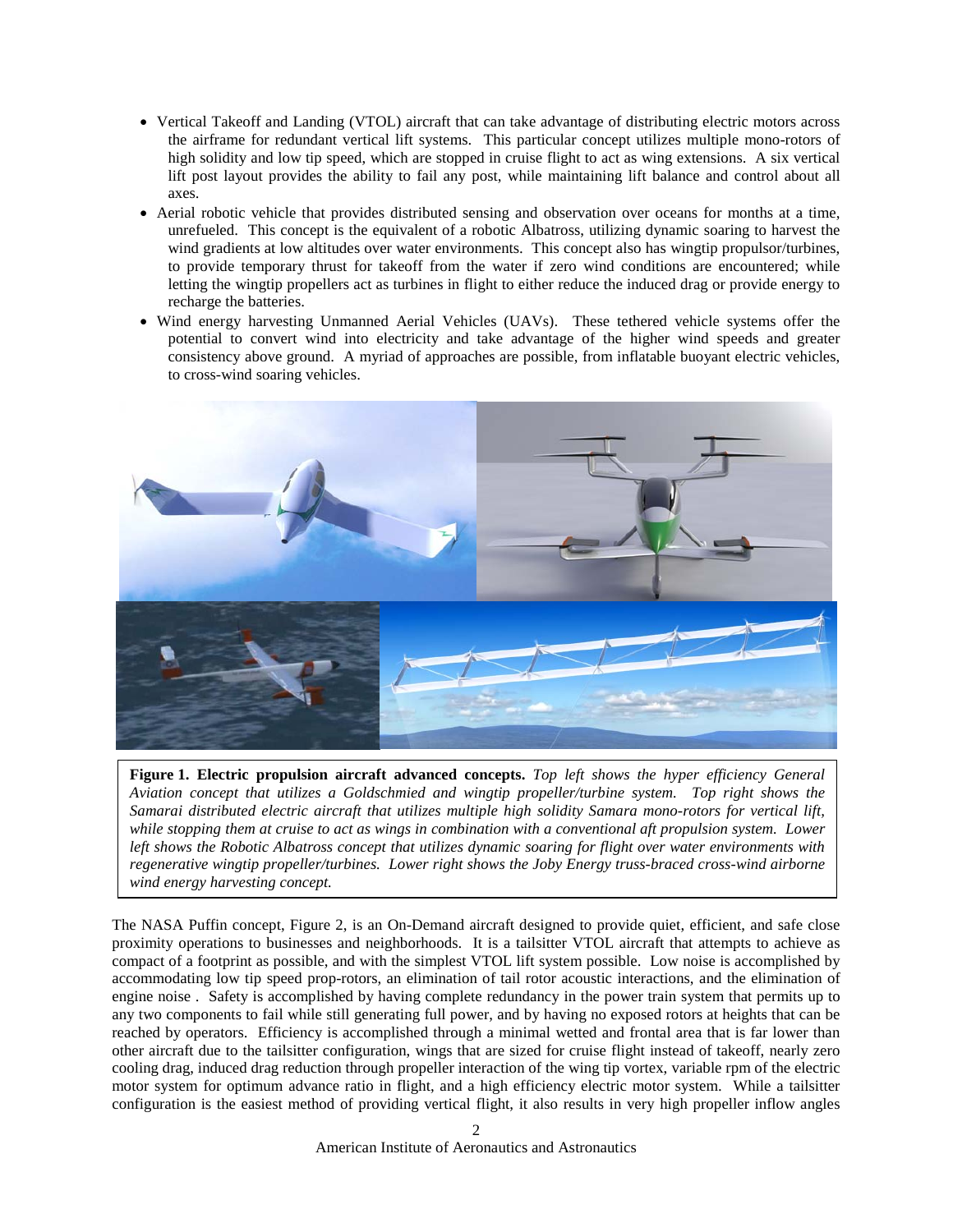during transition from hover to forward flight. For this reason a unique bi-planar prop-rotor system is utilized to permit teetering flapping during the transition to alleviate the propeller oscillating bending loads with a fairly simple hub mechanism. Detailed analysis was performed on each of the unique features of this concept, including aeroacoustic analysis of the prop-rotor at variable tip speeds, blade dynamics of the teetering prop-rotor, stability and control analysis of the vehicle both with cyclic control and with only tail slipstream control surfaces, and power train reliability analysis of the newly developed redundant electric propulsion system. AIAA and AHS papers are available for each of these detailed disciplinary analyses for further technical detail.<sup>6,7,8,9,10</sup>



**Figure 2. NASA Puffin electric VTOL concept.** *Left shows the initial concept, right shows the current version after additional performance optimization.*

Another AIAA paper by the author goes into depth relating to the On-Demand vision, the mission goals, and vehicle technologies required for such a market to evolve. Therefore this paper describes in depth the design intent, potential benefits, performance, concept of operations, and detailed multi-disciplinary system study analysis results. The initial and current versions of the concept are shown below, as development continues to refine the design. The intent of the Puffin is not to develop a prototype of a future aviation product, but to explore the potential of electric propulsion through an advanced technology demonstrator. The overall goal of this design effort is to gain insight into the integration of this new technology, and understand what missions and vehicle types can be most enabled with the new features and characteristics. These characteristic differences from existing propulsion solutions are summarized below.

### **Electric Propulsion Benefits:**

- **Zero:** Emissions, Power lapse with altitude
- **Low**: Noise, Vibration, Cooling drag, Volume, Maintenance, Operating Costs
- **High:** Efficiency, Reliability, Safety, Engine power to weight
- Scale free integration relating to power to weight and efficiency
- Variable rpm output at full power without a gearbox
- Emergency power increase of 50-100% for 30 to 120 seconds

## **Electric Propulsion Penalties:**

– High energy storage cost and weight

(Gasoline provides 65x higher energy densities)

#### **Unknown:**

- Volume production cost of electric propulsion systems
- Ability to certify with FAA in a cost effective manner

Every characteristic relating to electric propulsion is superior to existing small aircraft propulsion choices, except for one, the specific weight of the energy storage system. Effort was not placed into this liability by this design effort due to the fact that private industry is currently making massive investments of billions of dollars per year for both improved energy and power density batteries. Current efforts at MIT and Stanford to utilize short carbon nanotube

American Institute of Aeronautics and Astronautics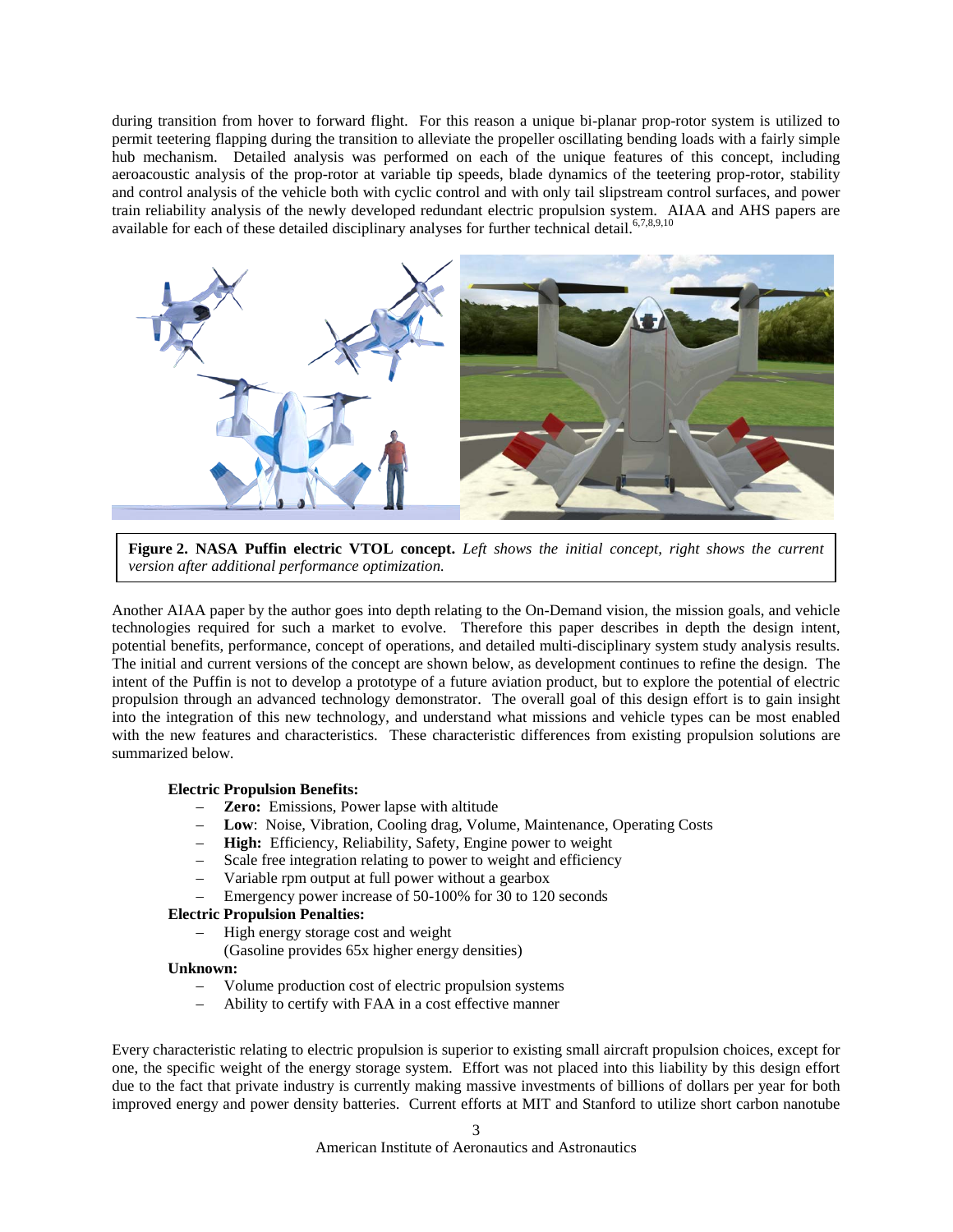'conduits' on the anodes offer the potential to decrease the battery resistivity for rapid charging as well as higher power densities, while also increasing the energy density by a factor of three. Therefore, efforts to address the current single liability of electric propulsion is left to private industry, with this design effort focused on how to take advantage of the new characteristics and investigate electric propulsion integration into small aircraft platforms.



**Figure 3. Features of the NASA Puffin electric VTOL concept.** *Top shows the vehicle with the takeoff and landing gear articulated outward for improved tip-over characteristics. Bottom shows the vehicle in flight as a minimal wetted area design solution for high cruise efficiency.*

One of the most important benefits of electric propulsion is the scale-free nature of this technology, providing essentially the same efficiency and power to weight at small and large motor sizes. This scale-free nature is not true with reciprocating or turbine engines, which at small sizes suffer significant reliability, efficiency, and power to weight reductions, with costs per horsepower becoming far worse as well. Such a characteristic enables greater design freedom to consider distribution of motors to achieve synergies with other disciplines such as aerodynamics and control. Most of all it permits the designer to develop redundant propulsion systems that can be potentially failsafe, and offer far greater safety and assurances from propulsion system failure (which accounts for approximately 20% of small aircraft accidents). Most current implementations of electric propulsion across small aircraft merely use electric motors as drop-in replacements for internal combustion engines, which misses out on much of the potential electric propulsion has to offer. This type of design by tradition has been called the 'Merrimac effect', named after the first iron-clad ships which were designed as wooden ships, with merely steel placed over the wood as an outer layer instead of redesigning the vehicle to integrally take advantage of the new characteristics.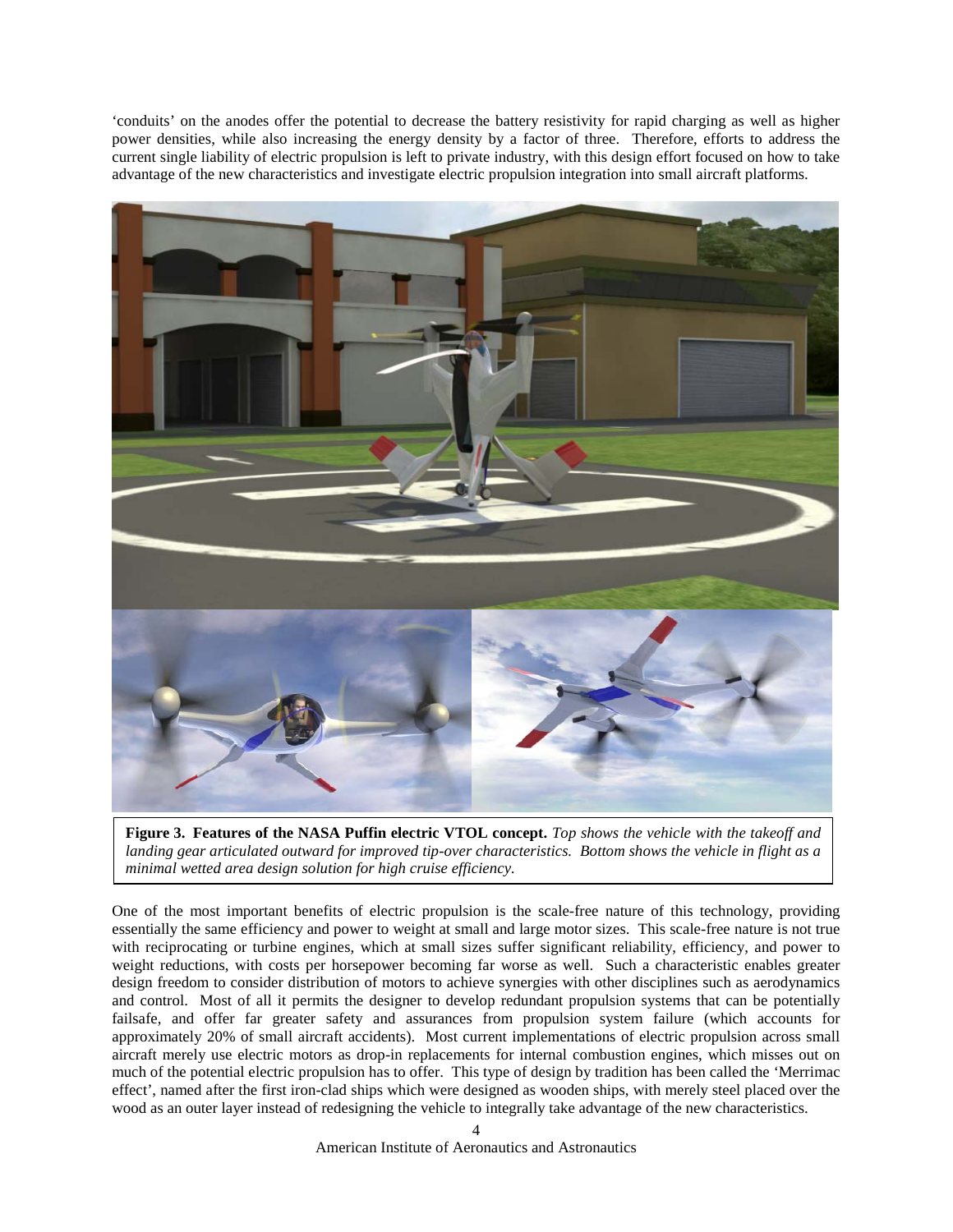#### **II. Concept Benefits**

A zero emission, highly efficient, highly reliable, ultra low noise VTOL capability would be a game changer compared to existing close proximity flight capabilities, for both unmanned and manned applications. The benefits described for this vehicle permit synergistic integration which reduces the penalty of current electric energy storage from a factor of 65 (the current difference in energy storage density compared to hydrocarbon fuels), to merely a factor of 3. This is due to 3x increased motor efficiency, 2x engine specific weight improvement, 2x engine-out sizing reduction for a VTOL lift system, 1.3x high/hot engine sizing reduction, and 1.4x fuel system installation weight reduction compared to liquid (including containment, unusable fuel, and plumbing weight reductions). Therefore, when battery energy density increases from the current lithium phosphate capacity of 200 to 600 W hr/kg, the other benefits of electric propulsion permit parity between electric and hydrocarbon energy systems. This 3 times increase in battery energy density is anticipated to occur within the next 5 to 10 years. However, this comparison is based purely on a performance comparison and does not take into account certain characteristics of electric that offer increased value for certain missions. Key among these factors is the ability to achieve emissionfree green operation, nearly zero engine noise, and variable speed operation at maximum power. Therefore there are certainly better missions than others to apply this new technology, where these benefits are necessary factors towards mission success.

Maximizing the potential benefit of electric propulsion is dependent on applying this technology to synergistic mission concepts. The vehicle missions with the most benefit include those which constrain environmental impact (or limit noise, exhaust, or emission signatures) are short range, or where large differences exist in the propulsion system sizing between takeoff and cruise conditions. This is the reason why electric propulsion is specifically being applied to On-Demand aviation close proximity vehicles that require these features, without the current limit on range (due to poor battery specific energy) being a significant issue. Electric propulsion offers the following unique capabilities that other propulsion systems can't provide,

- **Elimination of engine noise and emissions.** While engine noise is almost completely eliminated through the use of electric motors, other propulsion noise (such as the prop-rotor) is also important for achieving ultra low noise, close proximity operations. This design effort integrates the electric power-train to a 400 ft/sec tip-speed prop-rotor (compared to 700-800 ft/sec for conventional rotors and propellers), since noise varies to approximately the 4.5 power of the tip-speed.
- **Drastic reduction in engine cooling and radiated heat.** Even small electric motors are able to achieve efficiencies greater than 90%, with only 5-10% of the engine energy radiated as heat. Thermal engines have efficiencies of approximately 25-30%, with up to 75% of their energy radiated as heat. The Puffin electric motor system (including the belt gear reduction system) has a 92% efficiency. Therefore instead of suffering from 15 to 20% of the total drag coming from cooling losses (as is standard in small aircraft), less than 3% of the total drag is associated with cooling drag.
- **Drastic reduction in vehicle vibration levels.** This translates to greater comfort for manned vehicles, or improved sensor platform sensitivity for unmanned vehicles. Application of electric propulsion to this tailsitter design permits VTOL capability while achieving a vibration-free cruise far superior to helicopter solutions due to rotor flow symmetry. The elimination of engine impulse loads feeding into propeller or rotor systems also alleviates gearbox reliability issues.
- **Drastic improvement in reliability and operating costs**. Small turbine or reciprocating engines are notoriously unreliable, inefficient, and require frequent maintenance, with many UAV engines experiencing engine life of less than 100 hours. Brushless electric motors have a single moving part with no contact between surfaces, which eliminates any component wear. The operating fuel/energy cost is a factor of 6 times lower for electrical versus hydrocarbon fuel, due to achieving 3 times the engine efficiency and the reduced cost of electricity versus petroleum products.
- **Variable speed output at full power, for improved cruise efficiency at low tip-speed**. While helicopters have long pursued variable speed gearboxes and slowed rotors to increase the cruise efficiency, electric motors provide the equivalent of a continuously variable transmission over a 50% rpm operating range with no loss in efficiency and no gearbox weight. Slowing the prop-rotor in a tail-sitter vehicle in cruise has relatively minor prop-rotor stability issues compared to asymmetric helicopter slowed rotors, while permitting an approximately 25% reduction in cruise power required due to operation at optimum advance ratios (tip speed relative to cruise speed). But electric propulsion can not merely be added to existing helicopters and achieve this benefit due to limitations from retreating blade stall with edgewise rotor flight.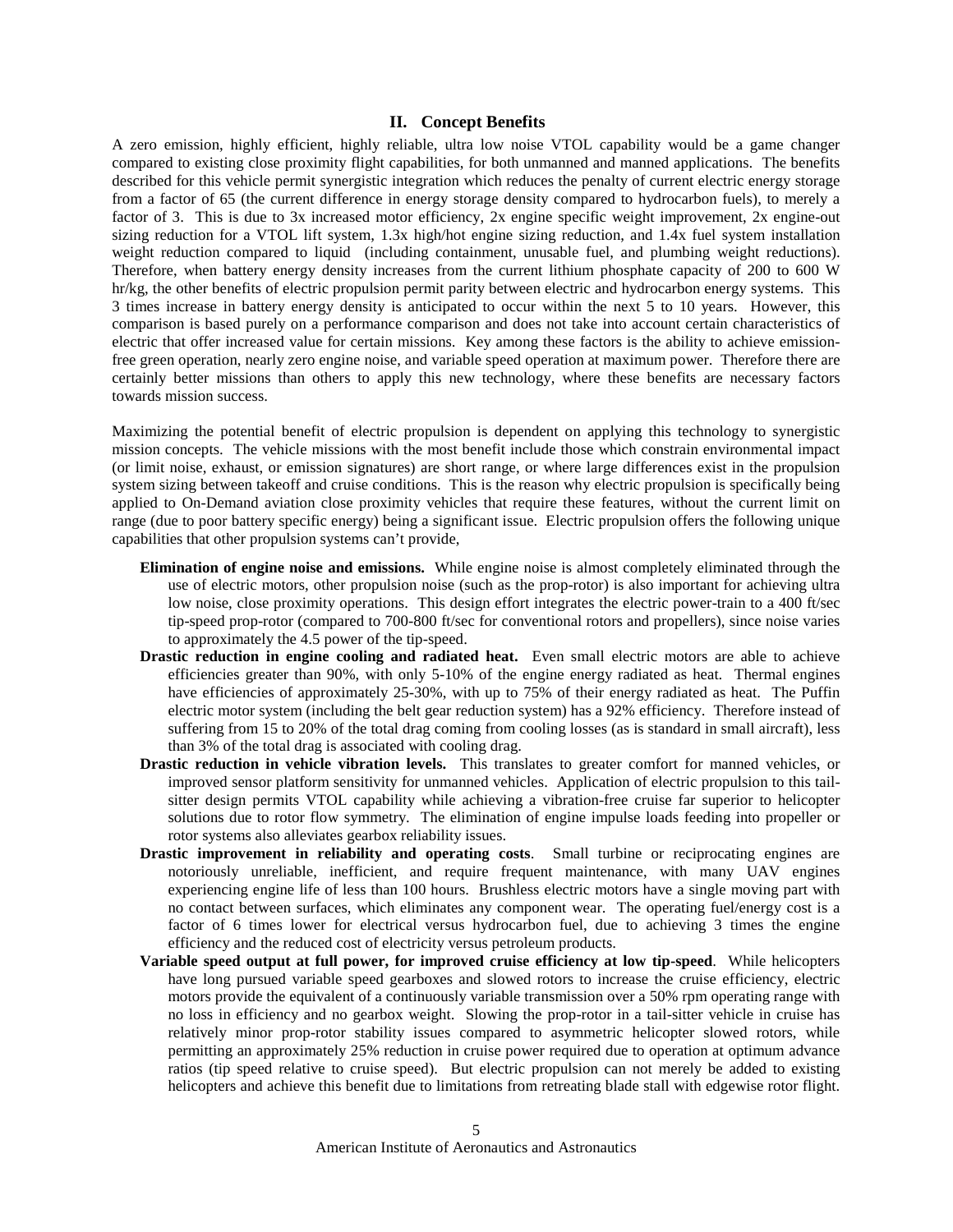The Puffin only operates with edgewise flow at very low speeds, and otherwise operates with the flow axial to the prop-rotors.



**Figure 4. Electric helicopter efficiency limitations.** *Left the Sikorsky Firefly electric helicopter unveiled at Oshkosh 2010. Right the velocity edgewise velocity of a rotor at forward flight.*

**Elimination of high/hot sizing penalty.** One of the large hidden penalties of VTOL aircraft is that engine sizing occurs at a required high altitude, hot day condition (Denver in summer). For turbine engines this high/hot condition requires the engine to be oversized by up to 30%, causing weight and cost penalties. There are also penalties associated with the high throttle turn down ratios required as the engine is required to operate at high specific fuel consumption partial throttle conditions due to this engine oversizing. Electric motors have no sensitivity to the ambient density and temperature, and thus have no high/hot sizing penalty (and the rotor performance has only a slight sensitivity to these ambient conditions, compared to air breathing engines which have a high sensitivity). This permits electric propulsion aircraft to have no power lapse with altitude permitting a high speed, high altitude dash capability. High speed dash is augmented by the ability of electric motors to increase short duration power to approximately 200% power for up to 2

minutes (or until the motor heat saturates). This emergency power capability is also particularly useful for aircraft designed to operate on the backside of the power curve (i.e. powered-lift aircraft), as it provides an excess power reserve margin that can be tapped into.

**Reduction of engine-out penalties.** Limited engine over-sizing is required for operation at the single engine failure condition, along with the elimination of cross-shafting between engines. This is due to the scale-free nature of electric motors, which have similar efficiency and specific weight across engine sizes from 15 to 300 horsepower. Redundant power-train architectures are able to utilize several small motors in place of a single engine. Instead of using two reciprocating engine connected with a cross-shaft in the tail-sitter concept, several smaller electric motors are connected to each other without any need for cross-shafting between the two motor sets.



**motor system with gear reduction.**

In addition, this particular tail-sitter concept has the following unique features that offer supplemental benefits for close proximity operation vehicles.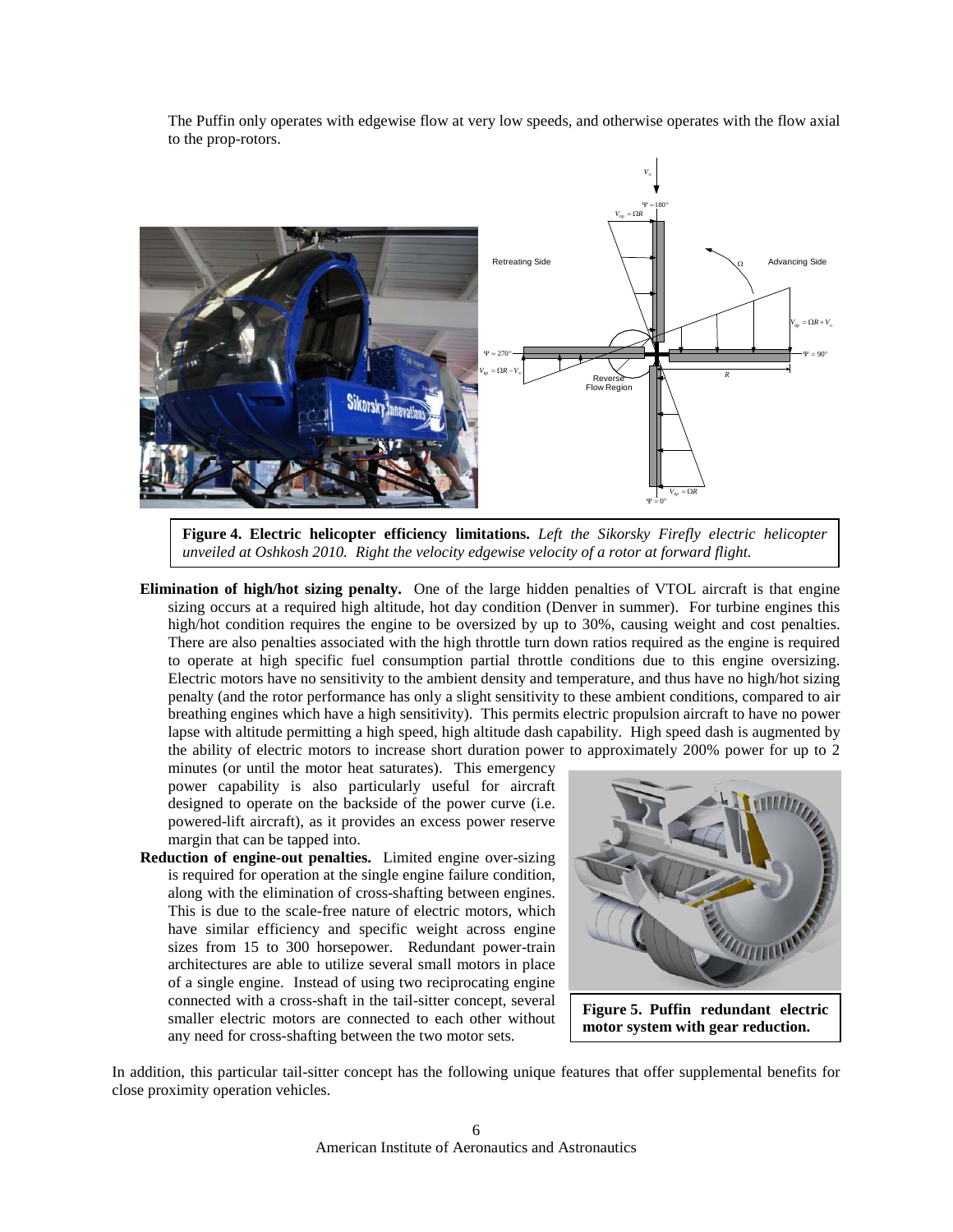- **Active aero-structural blade twist.** Provides near optimal hover and cruise blade angle span loading distribution at various rpm and speed conditions.
- **Low tip-speed, bi-planar prop-rotor.** Each prop-rotor (comprised of 4 blades) is located on a single shaft with blades spinning in the same direction (**not** counter-clockwise to each other). They are bi-planar to permit teetering flapping of the blades at high angle of attack operation to reduce asymmetric oscillating bending loads and noise during transition. Cyclic control and the swash-plate are eliminated from the proprotor hub due to pitch and roll being provided by control surfaces embedded in the prop-rotor flow, with variable pitch and differential engine rpm providing yaw control.
- **Transition/cruise sized wing**. Elimination of the takeoff stall speed constraint enables higher wing loading and elimination of high-lift system. During transition, the prop-rotor provides the majority of limit, until a sufficient speed is achieved and the wing can provide the vehicle lift. The result is in a large reduction in wing structural weight and skin friction drag, with the span of the vehicle also sized for cruise instead of a climb constraint.
- **Skid-stall constant altitude approach transition.** Prior tailsitters have required a cruise to landing transition that would result in a zoom climb approach and a significant increase in altitude. This increase in altitude of several hundred feet would then require the vehicle to back down long distances, at relatively low speeds to avoid entering a ring vortex prop-rotor condition. A skid-stall trajectory is achievable due to all the slipstream control surfaces being embedded within the prop-rotor flow, instead of experiencing stalled flow at the high approach angles.
- **Flow path aligning control surfaces in ground effect**. Articulating landing gear that can realign with the prop-rotor wake velocity direction improves the tail control surface effectiveness when in close proximity to the ground backplane. Prior tailsitters also experienced this control surface problem, since as soon as the prop-rotor flow hits the ground it is redirected from vertical to horizontal flow.

# **III. Concept Performance and Concept of Operations**

New vehicles expressly designed to benefit from electric propulsion synergies will provide new mission capabilities of significant value for civilian and military purposes. Quiet, good neighbor Personal Air Vehicles (PAVs) will permit new types of close proximity operations for the movement of people and goods, police and traffic monitoring UAVs, fast courier services such as prescription drug delivery for immobile seniors, small search and rescue UAVs that can augment life saving personnel or border patrol, etc. Ultra low noise and low heat signature vehicles would provide Special Operation units increased flexibility to covertly insert, receive stealth squad re-supply, or enable automatic evacuation of wounded personnel within unsupported areas without reducing squad effectiveness. They key differential capabilities from small aircraft today are the ability to achieve a radically lower noise signature accompanied by a dramatically improved reliability and safety. Such vehicles will be able to interface with society in new ways that are much more conducive to impacting our daily lives.

The Puffin was designed not as a specific product for any of the potential civil or military missions that could apply to single person travel, but as a technology demonstrator to understand the potential to integrate electric propulsion in new ways that are synergistic to disciplines other than propulsion. However, the Puffin could fit into 'Gridlock Commuter' missions for short range travel in established communities. Single person automobiles have prospered as motorcycles, to provide a highly agile recreation and transportation vehicle. However, motorcycles are not considered a dominant form of transportation compared to other types of automobiles; primarily in the author's opinion due to the large reduction in comparative safety, payload flexibility, and comfort. Yet world sales of motorcycles (including mopeds) have risen to over 100 million units per year with product sales in excess of \$60 billion per year.<sup>[2](#page-6-0)</sup> Considering that motorcycles typically rival the cost of small cars, yet are far less capable, this may be considered surprising. However, if the comparative safety could be improved due to not having to operate in close proximity to vehicles that are many times more massive at 130 mph closure speeds with only a few feet of separation, then it is likely many more sales would result. This is especially true if the single person vehicle could accomplish a cost to usage speed ratio that equates to current automobiles. The basis for this opinion is the fact that over  $70\%$  of all automobile trips are taken with only a single person in the vehicle.<sup>[3](#page-6-1)</sup> Since the amount of noise and cost of an aircraft scale almost directly with it's size, weight and required mass flow, it is likely that close proximity operation vehicles have the greatest probability of success if aligned to this single person transport mission.

<span id="page-6-0"></span> <sup>2</sup> World Motorcycles, Bharat Book Bureau, Freedonia Group, August 2009.

<span id="page-6-1"></span><sup>&</sup>lt;sup>3</sup> American Travel Survey, Department of Transportation, 1995.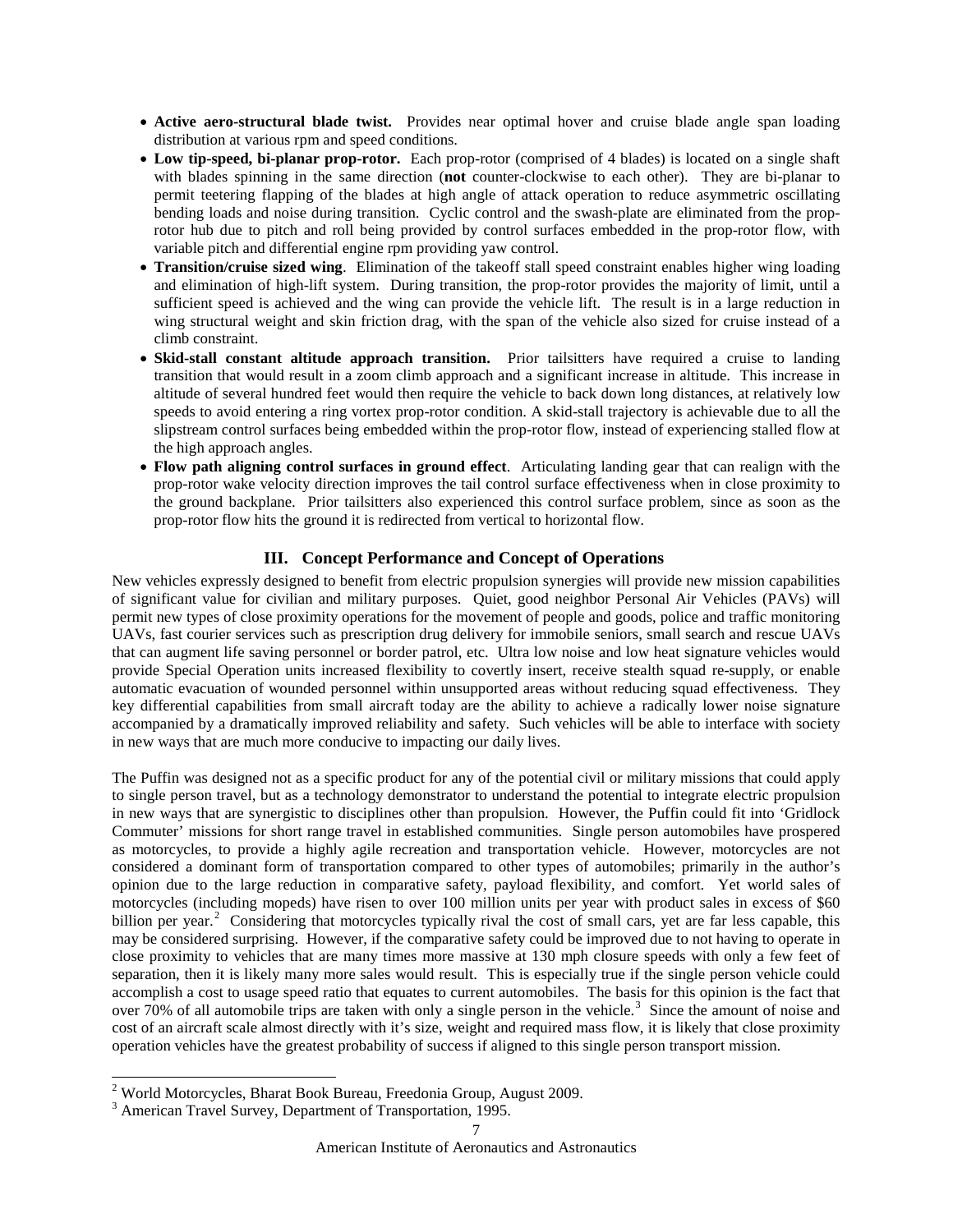The Puffin payload requirement was established as a 200 lb single person, with a cruise speed of 4x the average automobile speed (33 mph<sup>3</sup>), with an efficiency sufficient for a 50 mile range at current battery energy densities (200 Watt hr/kg). While there was no specific noise goal, the key design goal was to achieve the lowest possible community noise while achieving a VTOL capability. VTOL was a requirement in order to permit the vehicle to have the least possible demands for ground infrastructure, which also suggested relatively low prop-rotor discloadings in order to takeoff and land from nearly any surface (including grass). The disc-loading of the Puffin is 6.8 lbf/ft<sup>2</sup>, which is similar to light helicopter that operate today. With a gross weight of 600 lb (300 lb empty weight, 100 lb batteries, and 200 lb payload), this disc-loading results in a hover power required of about 60 hp. However, the Puffin requirements were not meant to require a sustained hover, or operate in-ground effect since it is intended as a transportation vehicle, and not as a multi-role vehicle such as helicopters.

The selection of a tailsitter configuration was done because they are the least complex method of achieving a VTOL capability. The trade-off for this vehicle simplicity however, is a payload that must rotate 90 degrees from the takeoff to cruise conditions. Prone and semi-prone position aircraft have been developed many times in the past, in fact over 20 prototype prone piloted aircraft were developed and flow between 1938 and 1953.<sup>[4](#page-7-0)</sup> One of the more successful of these aircraft was the Horten IV, with pilot reviews of the comfort and bird-like flying experience indicating that the vehicle was actually extremely comfortable and enjoyable to fly.







**Figure 6. Horten IV semi-prone glider.**

<span id="page-7-0"></span><sup>&</sup>lt;sup>4</sup> The Potential of Prone Pilot Position in Civil Aircraft, Kevin Antcliff and Mark Moore, Unpublished, 2009.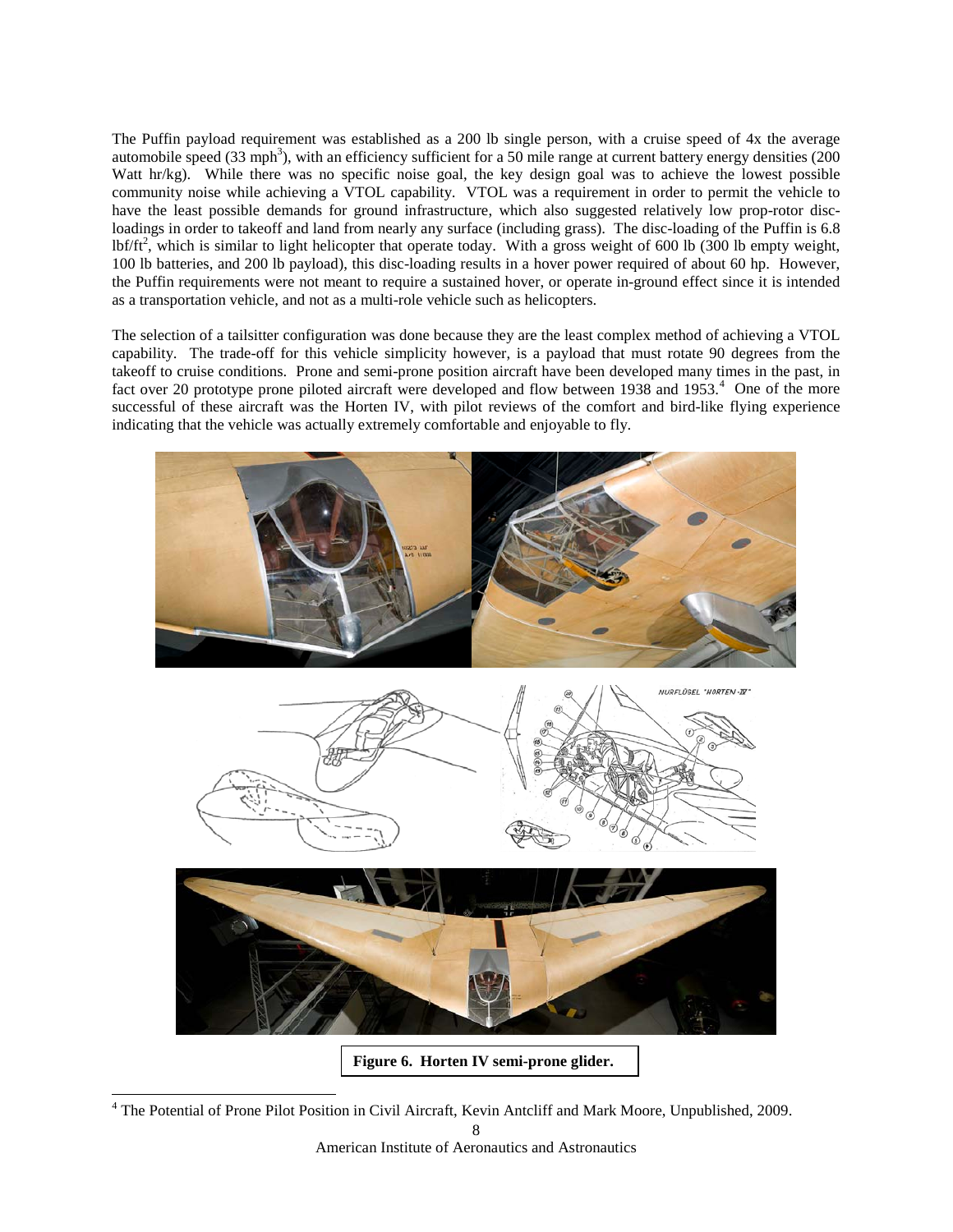Cruise performance of the Puffin based on standard conceptual design analysis methods, combined with momentum blade element analysis for the prop-rotor. Component efficiencies and more detailed analysis was also incorporated to improve the analysis accuracy, since this vehicle is rather unconventional and outside of the regression-based method database. Aerodynamic analysis was calibrated to the Arnold AR-5 aircraft since a large amount of aerodynamic data was available for that aircraft, and it is very similar in size and weight. The AR-5 established the FAI world speed record for an aircraft under 660 lbs, traveling 213 mph with less than 65 hp. Analysis indicated an L/D of 17.8 at 100 mph and 14.5 at 150 mph. While the wetted area of the Puffin was slightly less than the AR-5 aircraft, yet the parasite drag of the Puffin was higher due to the high degree of laminar flow that was achieved with the AR-5. Cruise power was estimated less than 20 hp at the 100 mph cruise speed, which provids approximately 50 miles range to meet that design objective. One interesting feature of the Puffin due to the electric propulsion system, would be the ability to extract approximately 120 hp for approximately 1 minute (until the electric motors become heat saturated), and achieve a dash speed of greater than 250 mph, even at sea level altitudes. Since electric propulsion experiences no lapse rate with altitude, flight at higher altitudes (with oxygen systems) could yield far higher cruise and dash speeds (if you can allow for enough battery weight to get you to altitude!)

The goal of achieving a 10x reduction of perceived noise from the lowest noise helicopters today is based on comparison to the MD 500 NOTAR and Kaman Kmax helicopters that achieve approximately 82 db certification levels. While a portion of the comparative benefit is purely due to a far lower mass vehicle (600 lbs gross weight versus 3000 lbs and above), the majority of the noise decrement is based on incorporation of a low tip speed prop-

rotor system. It is unknown to what level the community noise must be reduced for accommodation of public acceptance of Puffin-like vehicle, based on a noise perspective. However, the ability to meet locality noise standards, and future airport boundary standards at any adjoining property to the flight operations is expected to be a minimally acceptable criteria. Such criteria would suggest than the noise at the property boundary would need to be at the 55 to 60 db level, which is in the range of the 10x noise reduction goal.



**Figure 7. High capacity Heliport design.**

Concept of Operations (ConOps) were developed for the Puffin, with design of a high capacity Heliport to better understand how such vehicles might interface with communities to minimize flight risk and community noise, while meeting the existing FAA Helipad standards. Figure 8 shows a rendering of this close proximity airfield as part of a business park that accommodates up to 150 based Puffin aircraft (with covered storage), as well as an additional 50 visiting aircraft within a 6 acre site. The concept was developed with a dual-use functionality, with office space above the vehicle garages, while maintaining a large open area in the center with the buildings providing acoustic shielding to the remainder of the community. Two helipads are used for non-interfering takeoff and landings, with ground taxi patterns that provide one-way paths to avoid vehicle conflict during peak operation times when takeoffs and departures could occur at intervals of less than one minute each, altering between the takeoff and landing pads. The actual transition from hover to full forward flight takes place in less than 15 seconds.

# **IV. Detailed Concept Analysis**

The Puffin technology demonstration concept is being studied through the use of higher-order analysis tools that can capture physics-based effects in aero-acoustics and prop-rotor dynamics while yielding highly credible results. The following research activities have been performed. Since reports and papers are available for each of the individual detailed analyses, no in-depth review is performed of these studies in this paper. Additional analyses are ongoing in the aeroacoustics discipline, since the key objective is to accomplish highly credible noise predictions that can substantiate the ability to achieve a 10x reduction in the perceived noise levels compared to today's quietest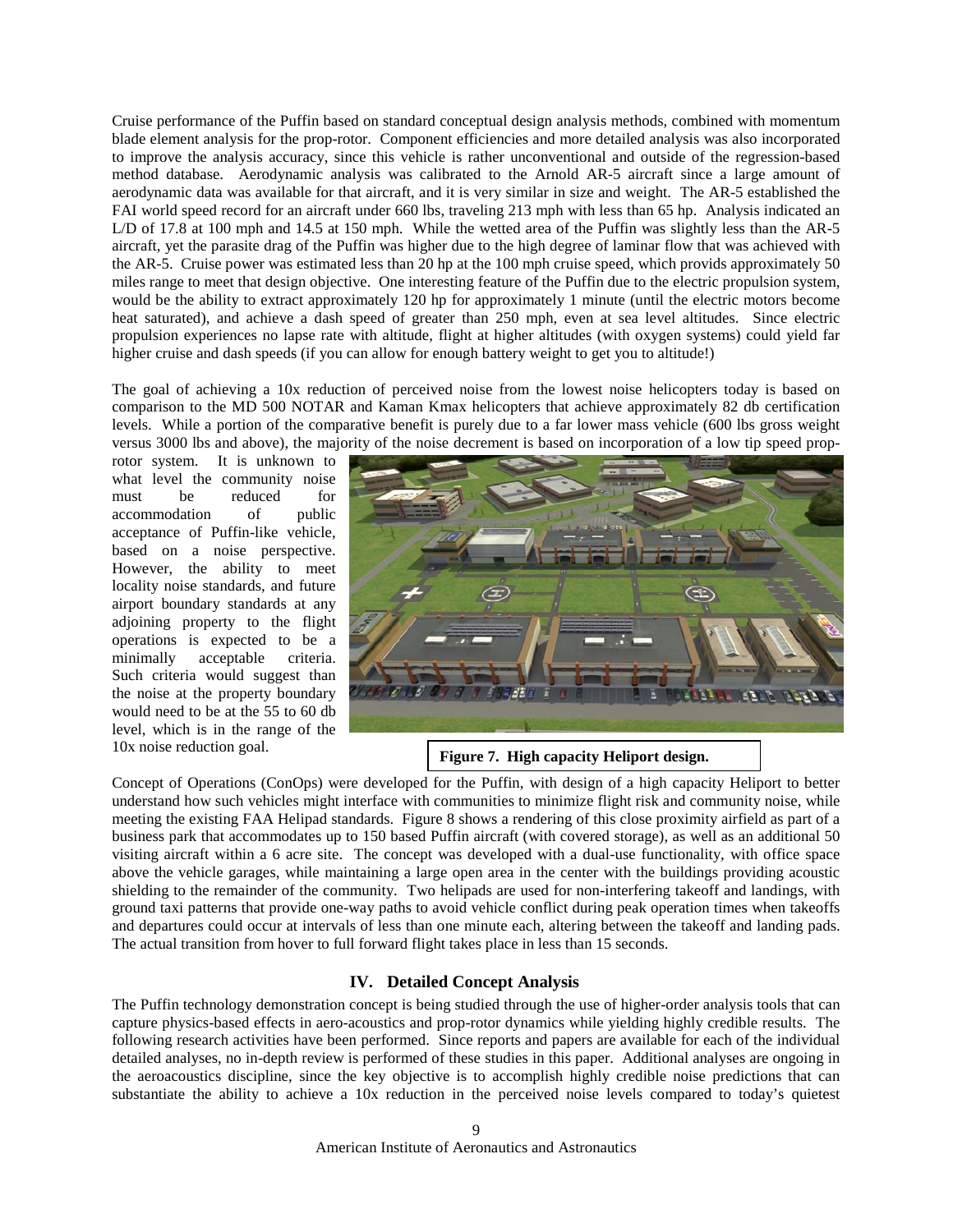helicopters. Sub-scale testing of low tip speed prop-rotors is also on-going at Georgia Tech Research Institute of several different prop-rotor designs across a range of 400 to 500 ft/sec tip speeds. These tests will provide calibration data sets for the analysis tools, as well as audible signatures that can be compared to assess other noise factors such as the noise annoyance (which is outside of simply achieving a low decibel signature).

- **Conceptual Design and Performance Analysis** (Mark Moore, NASA Langley) Concept development and geometric configuration development using Vehicle Sketch Pad<sup>[5](#page-9-0)</sup> (VSP), and performance analysis using blade element momentum analysis for the prop-rotor, drag build-up and performance utilizing the FLight Optimization and Performance (FLOPS) tool, and induced drag analysis utilizing Vorlax vortex lattice analysis coupled to regressed wingtip propeller interactions. Figure 8 shows the vehicle geometry tool VSP being used for vehicle sizing and layout.
- **Integrated High Fidelity Aerodynamics and Aeroacoustics [6](#page-9-1)** (Jeremy optimization of blade planform characteristics, Overflow aerodynamic CFD solutions, and WopWop aeroacoustic analysis. Figure 9 shows a Bain, Georgia Tech) Prop-rotor analysis including a Pareto mapping and prediction of the Overflow/WopWop acoustic comparison to the HART sub-scale experimental test data of a typical tip speed rotor (717 ft/sec) versus the Puffin tip speed of 400 ft/sec. The sunflower pattern of the Puffin acoustics is a result of constructive and destructive interference between the two prop-rotors on either side of the vehicle wingtip. This analysis showed an approximately 30 db reduction, however, did not account for all broadband noise sources. Subsequent efforts will account for the broadband sources, since at lower tip speeds their contributions become an increasingly significant noise source.
- **Redundant Electric Power train Design[7](#page-9-2)** (Bryan Seegers, Mdot pole count motor. Integral gear reductions were also analyzed including both planetary gear system and redundant belt system solutions. Figure 10 shows one of the failure tree comparisons between the quad-motor (on the left), and the high pole count motor (on the right). The high pole Engineering) Detailed failure mode analysis, CAD build-up and design of the redundant electric motor system with comparison of 3 different architectures, including integrated quad-motor, a ring motor, and a high count motor was the down-selected power train architecture, in combination with a belt system, as shown in Figure 5. The overall motor gearbox efficiency was estimated to 92%, with a power to weight of better than hp per pound at the nominal 30 hp per nacelle rating, with an allowance of failure of any 2 poles or any two belts. Essentially each individual power system offers the equivalent of a multi-engine rating to accomplish the safety goal, and eliminate the need for cross-shafting between the prop-rotor nacelles.
- **Prop-Rotor Structural Dynamics Analysis[8](#page-9-3)** (Jinwei Shin, NIA) Development of a multi-body dynamics model of the teetering bi-planar prop-rotor system, with study of the aeroelastic response and loading of the system under various flight conditions. The MBDyn analysis tool was utilized, in combination with the aerodynamic Overflow analysis results in



**Figure 8. Geometric layout using Vechicle Sketch Pad.**







**Figure 10. Failure tree analysis of competing electric motor designs.**

<span id="page-9-0"></span> <sup>5</sup> Vehicle Sketch Pad: A Parametric Geometry Modeler for Conceptual Aircraft Design, Andrew Hahn, AIAA Paper 2010-657.

<span id="page-9-1"></span><sup>6</sup> Aerodynamic and Acoustic Design of a Low Noise Dual Rotor Tail-sitter, Jeremy Bain and Kyle Collins, AHS, 2009.

<span id="page-9-2"></span> $7$  High Efficiency Redundant Electric Power System, Bryan Seegers, Final Presentation, Sept 28 2009.

<span id="page-9-3"></span><sup>8</sup> Multibody Dynamics Model of a VTOL Teetering Rotor, Jinwei Shin and Pierangelo Masarati, AHS, 2009.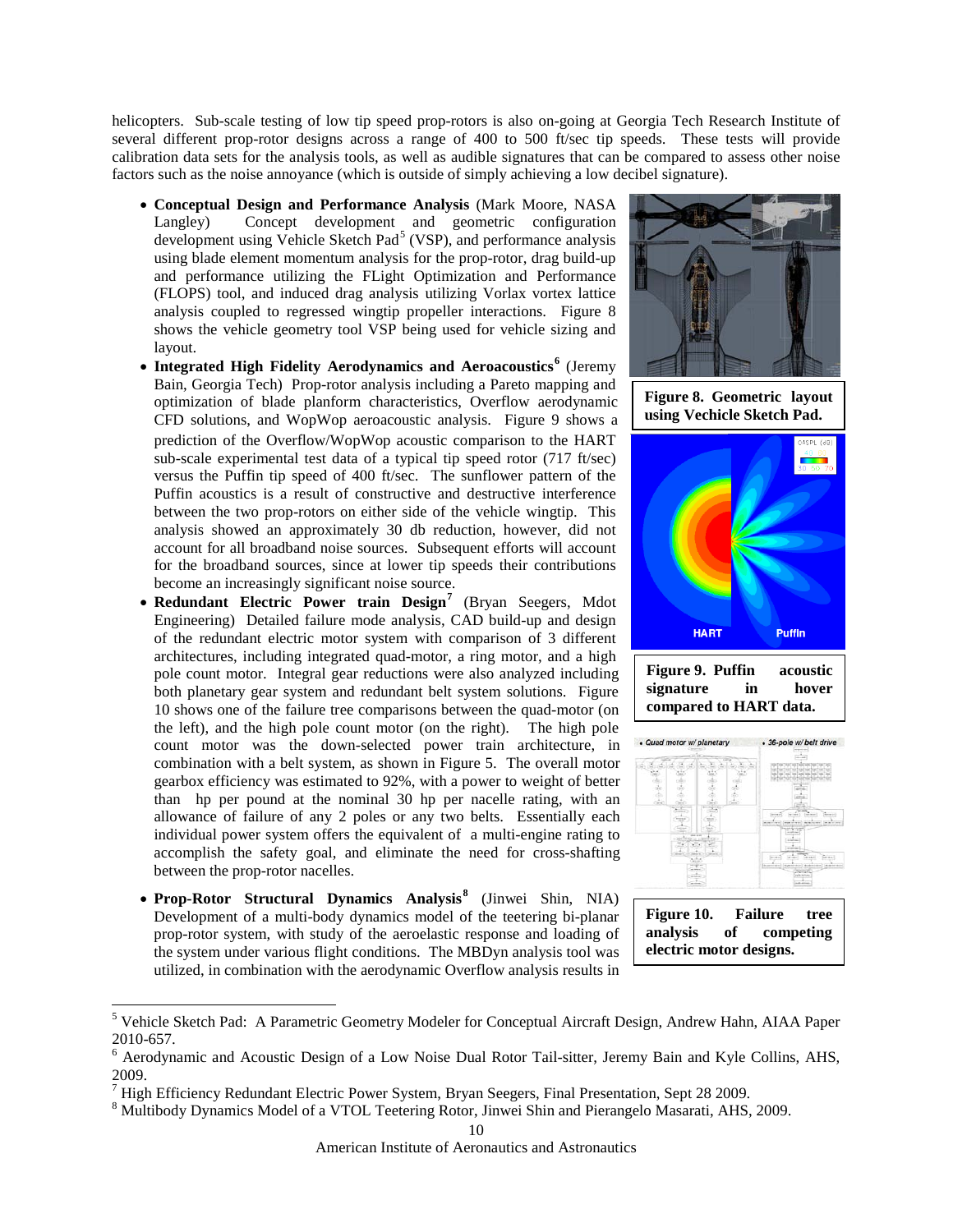vertical, transition, and horizontal flight modes. Comparison was made to non-teetering systems to showcase

the difference in aeromechanic characteristics, and specifically the approximately 10x difference in oscillating blade bending moments that results from permitting a teetering flapping motion during the high angle of attack transition flight. Figure 11 shows this difference in loading between the flapping and non-flapping systems. Addition effort is ongoing to understand the scale effects of the oscillating bending to determine whether small prop-rotor systems have advantages that can be utilized in order to achieve further reductions of complexity in other small VTOL vehicles.

- **Tail-sitter Stability, Control and Transition[9](#page-10-0)** (Buddy Michini, MIT) wash streamtube to determine the local velocities at the tail surfaces. Control surface forces were calculated with incorporation into a nonlinear 6 Degree of Freedom simulator with corridor exploration of transition speeds and vehicle angle of attack. The results indicated that Stability and control analysis incorporating blade element modeling of the prop-rotor along with modeling of the contraction of the prop-rotor the Puffin had sufficient control through a sufficiently wide transition corridor, purely through the tail and wing slipstream controllers without incorporation of cyclic control on the prop-rotors. Parametric studies of various wing areas, levels of thrust, and tail areas were performed to guide further optimization of the planform.
- **Sub-scale prototype testing[10](#page-10-1)** (Todd Hodege, NIA) In order to assess the simplifying assumptions of the stability and control analysis, a 1/3 scale demonstrator was built to perform experimental flights and determine the transition control characteristics. This was done as a low

prototyping experiments. Hover testing has been performed, with the research vehicle having the ability to fly both with and without proprotor cyclic control to determine the need for active propulsion control.

Transition flight has not yet been performed.

#### **V. Conclusion**

Research has been conducted to determine the potential of electric propulsion to provide new breakthrough capabilities for close proximity VTOL flight operations for small aircraft. Such vehicles have the potential of being far lower noise than any man carrying VTOL aircraft currently in production. Electric propulsion has a number of unique characteristics that foster the ability to achieve synergistic integration with other disciplinary components and suggest that future electric propulsion vehicles will have offer significantly greater design freedom, due to the scale-free nature of this new technology. The Puffin research concept has been analyzed in a multi-disciplinary way while incorporating higher-order analysis in areas where the vehicle is substantially different than existing aircraft.

#### **Acknowledgments**

The author would like to thank Andy Hahn, Bill Fredericks, Casey Burley, Ken Goodrich, Dennis Bushnell, Rich Antcliff, Kevin Antcliff, and Charlie Harris for their support and insight which has helped to develop this concept. The author would also like to thank the Puffin development team for their excellent analysis during the development of this concept including, Jeremy Bain of Georgia Tech, Todd Hodges and Jinwei Shin of the National Institute of Aerospace, Bryan Seegers of Mdot Propulsion, and Buddy Michini and Jonathan How of MIT. Jeremy Bain has particularly been a major contributor, who has added tremendous value to this concept exploration.









cost Remote Control (RC) based equipment effort, in part to determine the value of low cost rapid

**Figure 12. Blade element and wake propagation model for stability and control analysis.**



**Figure 13. Puffin 1/3 scale flight demonstrator.**

<span id="page-10-0"></span><sup>&</sup>lt;sup>9</sup> Puffin Control Analysis Final Report, Buddy Michini and Jonathan How, Jan 13 2010.<br><sup>10</sup> Puffin Subscale Flight Demonstrator, Todd Hodges, NIA, Jul 30 2010.

<span id="page-10-1"></span>